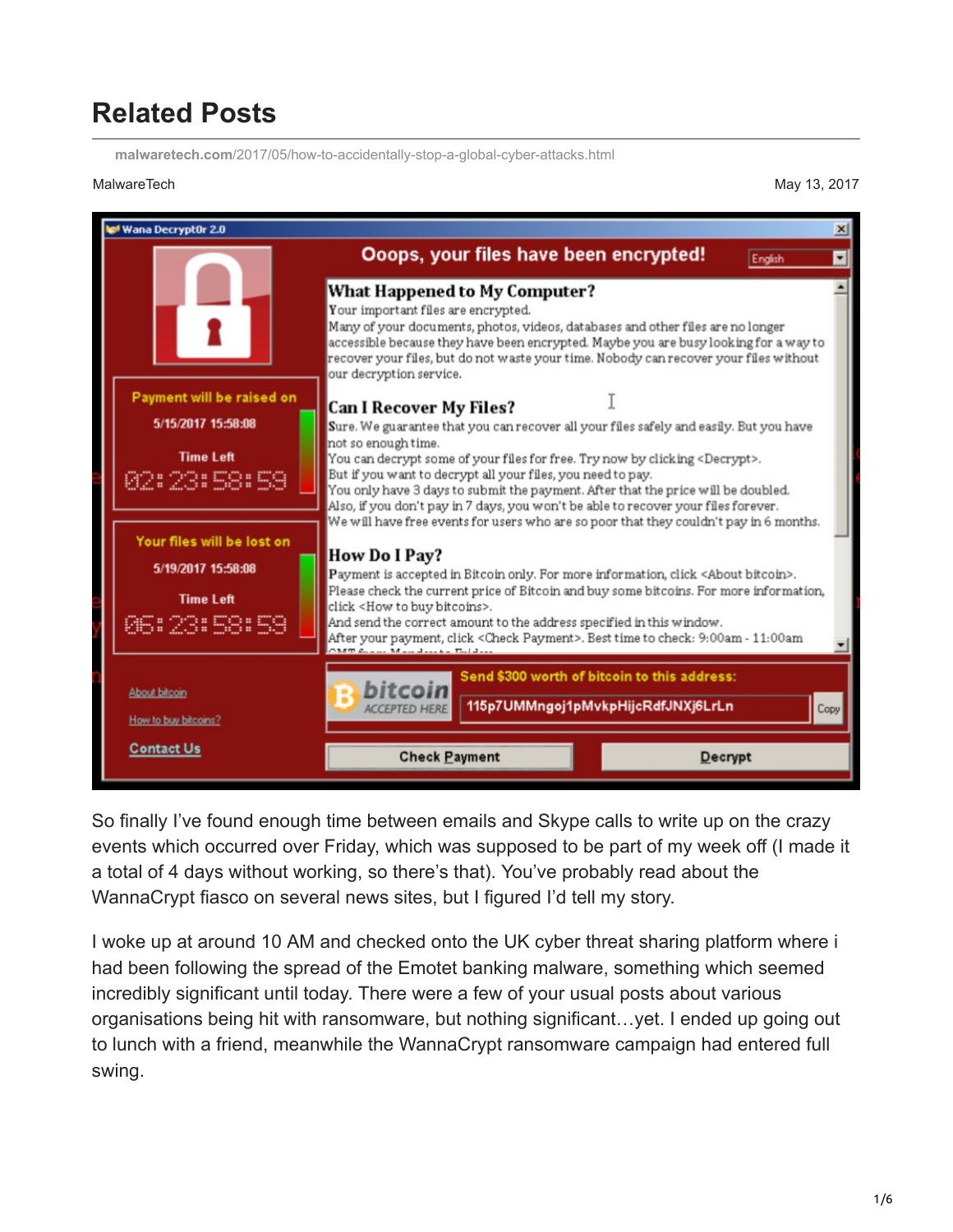When I returned home at about 2:30, the threat sharing platform was flooded with posts about various NHS systems all across the country being hit, which was what tipped me of to the fact this was something big. Although ransomware on a public sector system isn't even newsworthy, systems being hit simultaneously across the country is (contrary to popular belief, most NHS employees don't open phishing emails which suggested that something to be this widespread it would have to be propagated using another method). I was quickly able to get a sample of the malware with the help of Kafeine, a good friend and fellow researcher. Upon running the sample in my analysis environment I instantly noticed it queried an unregistered domain, which i promptly registered.

Using Cisco Umbrella, we can actually see query volume to the domain prior to my registration of it which shows the campaign started at around 8 AM UTC.



While the domain was propagating, I ran the sample again in my virtual environment to be met with WannaCrypt ransom page; but more interestingly was that after encrypting the fake files I left there as a test, it started connecting out to random IP addresses on port 445 (used by SMB). The mass connection attempts immediately made me think exploit scanner, and the fact it was scanning on the SMB port caused me to look back to the recent ShadowBroker leak of NSA exploits containing….an SMB exploit. Obvious I had no evidence yet that it was definitely scanning SMB hosts or using the leaked NSA exploit, so I tweeted out my finding and went to tend to the now propagated domain.

Sample I found scans SMB after dropping WannaCrypt. Can anyone confirm it's the same thing? P2P spreading ransomware would be significant. [pic.twitter.com/zs5Td4ovvL](https://t.co/zs5Td4ovvL)

- Marcus Hutchins (@MalwareTechBlog) [May 12, 2017](https://twitter.com/MalwareTechBlog/status/863054290360946688?ref_src=twsrc%5Etfw)

Now one thing that's important to note is the actual registration of the domain was not on a whim. My job is to look for ways we can track and potentially stop botnets (and other kinds of malware), so I'm always on the lookout to pick up unregistered malware control server (C2) domains. In fact I registered several thousand of such domains in the past year.

Our standard model goes something like this.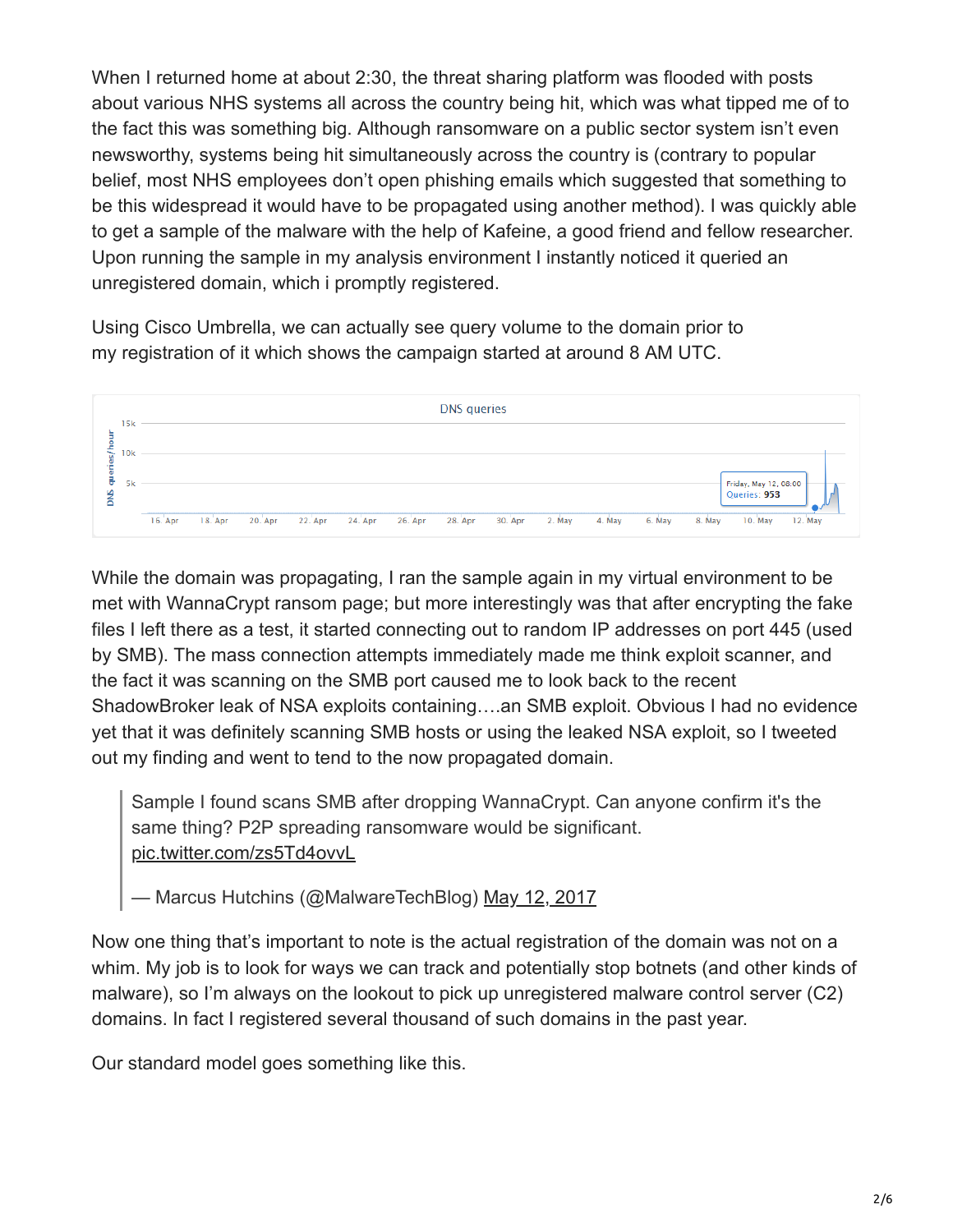- 1. Look for unregistered or expired C2 domains belonging to active botnets and point it to our sinkhole (a sinkhole is a server designed to capture malicious traffic and prevent control of infected computers by the criminals who infected them).
- 2. Gather data on the geographical distribution and scale of the infections, including IP addresses, which can be used to notify victims that they're infected and assist law enforcement.
- 3. Reverse engineer the malware and see if there are any vulnerabilities in the code which would allow us to take-over the malware/botnet and prevent the spread or malicious use, via the domain we registered.

In the case of WannaCrypt, step 1, 2 and 3 were all one and the same, I just didn't know it yet.

A few seconds after the domain had gone live I received a DM from a Talos analyst asking for the sample I had which was scanning SMB host, which i provided. Humorously at this point we had unknowingly killed the malware so there was much confusion as to why he could not run the exact same sample I just ran and get any results at all. As curious as this was, I was pressed for time and wasn't able to investigate, because now the sinkhole servers were coming dangerously close to their maximum load.

I set about making sure our sinkhole server were stable and getting the expected data from the domain we had registered (at this point we still didn't know much about what the domain I registered was for, just that anyone infected with this malware would connect to the domain we now own, allowing us to track the spread of the infection). Sorting out the sinkholes took longer than expected due to a very large botnet we had sinkholed the previous week eating up all the bandwidth, but soon enough I was able to set up a live tracking map and push it out via twitter (you can still see it [here](https://intel.malwaretech.com/WannaCrypt.html)).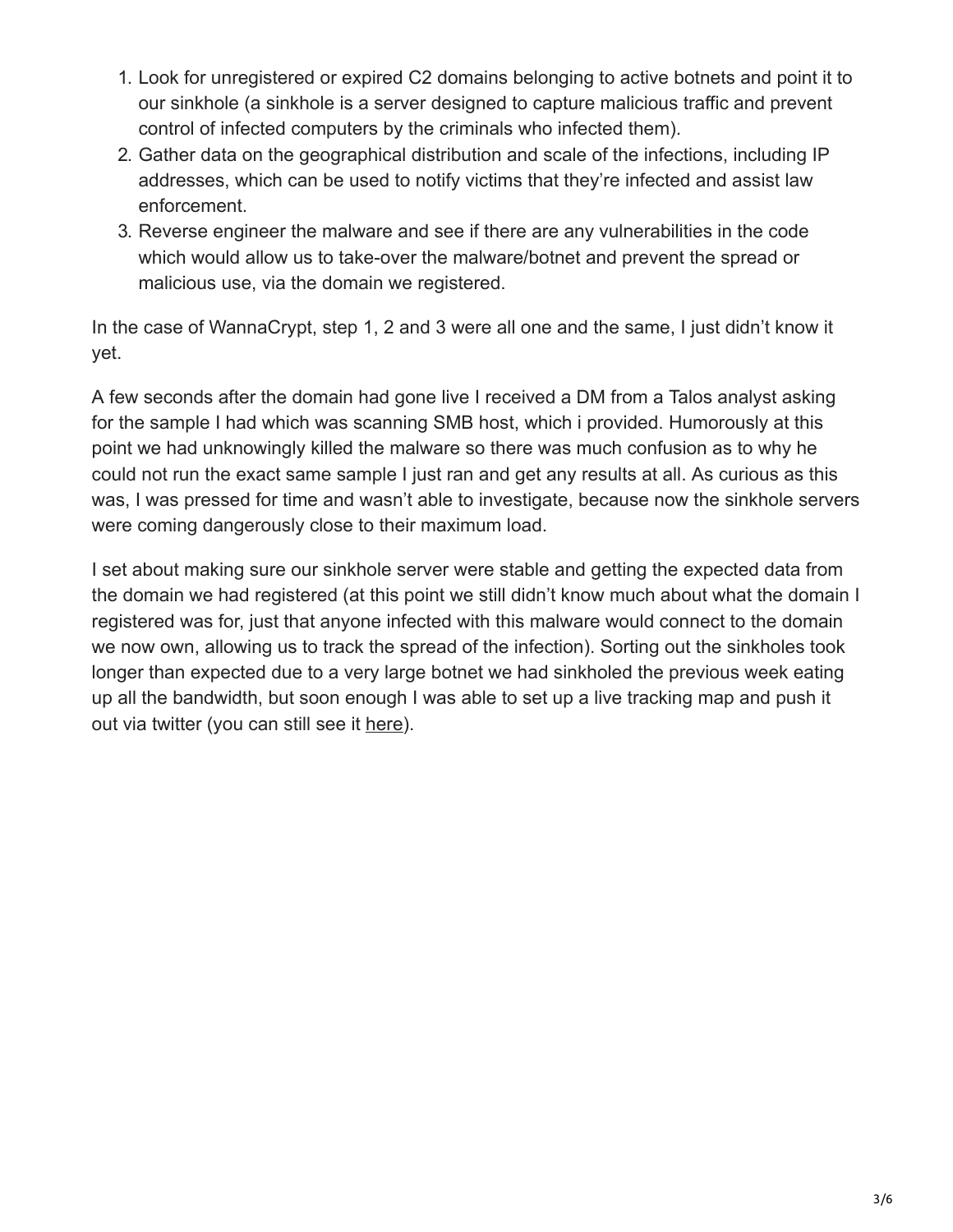

Watch Video At:

<https://youtu.be/LyErffRX0HM>

Around 6:23 PM (BST) I asked an employee to look into the worm code and verify the domain we registered would not change (some malware will periodically change the domain using an algorithm, so we needed to know if there would be new domains so we could register those too), meanwhile I performed some updated to the live map to deal with the rapid influx of new visitors.

After about 5 minutes the employee came back with the news that the registration of the domain had triggered the ransomware meaning we'd encrypted everyone's files (don't worry, this was later proven to not be the case), but it still caused quite a bit of panic. I contacted Kafeine about this and he linked me to the following freshly posted tweet made by ProofPoint researcher Darien Huss, who stated the opposite (that our registration of the domain had actually stopped the ransomware and prevent the spread).

[#WannaCry](https://twitter.com/hashtag/WannaCry?src=hash&ref_src=twsrc%5Etfw) propagation payload contains previously unregistered domain, execution fails now that domain has been sinkholed [pic.twitter.com/z2ClEnZAD2](https://t.co/z2ClEnZAD2)

— Darien Huss (@darienhuss) [May 12, 2017](https://twitter.com/darienhuss/status/863083680528576512?ref_src=twsrc%5Etfw)

Having heard to conflicting answers, I anxiously loaded back up my analysis environment and ran the sample….nothing. I then modified my host file so that the domain connection would be unsuccessful and ran it again…..RANSOMWARED.

Now you probably can't picture a grown man jumping around with the excitement of having just been ransomwared, but this was me. The failure of the ransomware to run the first time and then the subsequent success on the second mean that we had in fact prevented the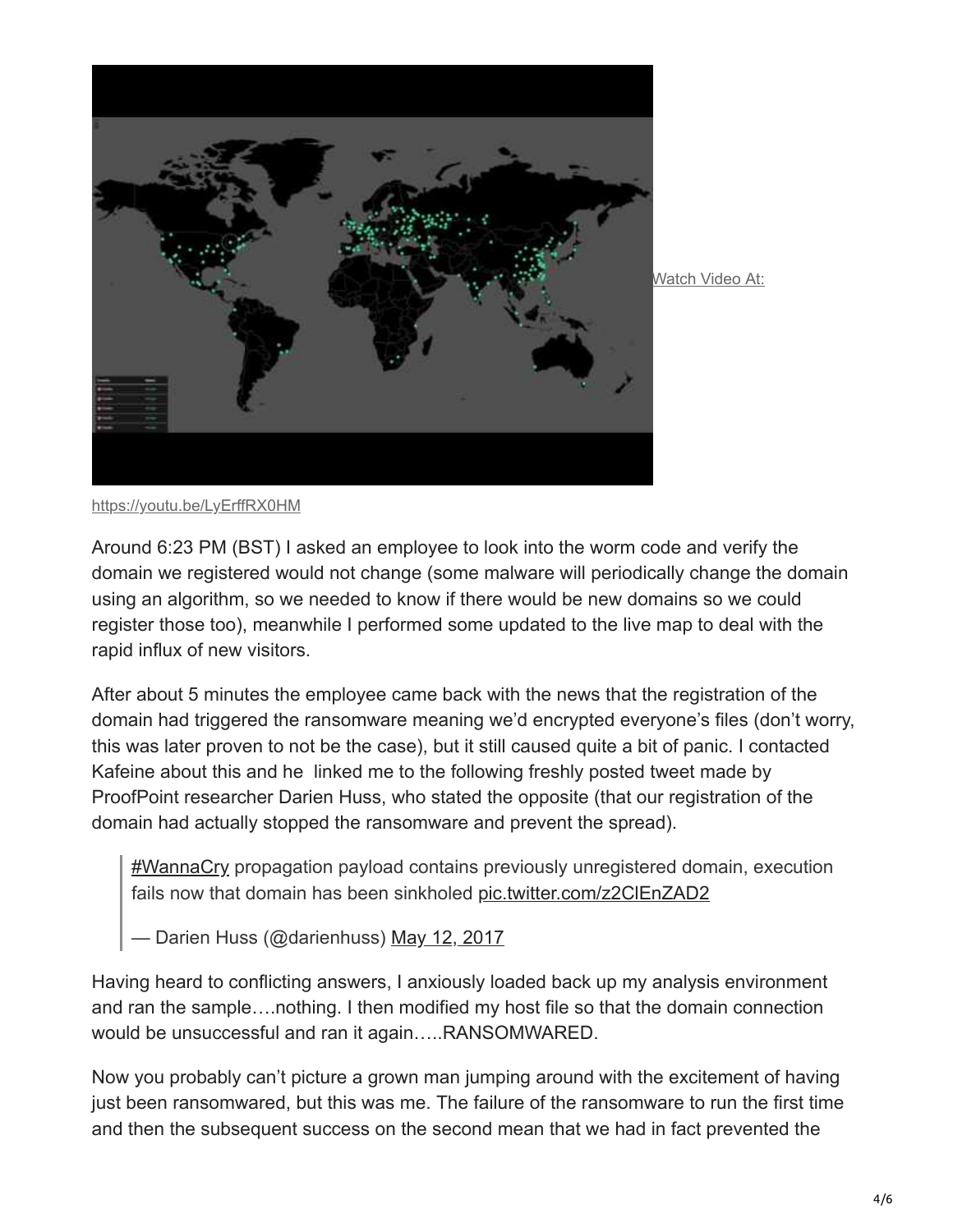spread of the ransomware and prevented it ransoming any new computer since the registration of the domain (I initially kept quiet about this while i reverse engineered the code myself to triple check this was the case, but by now Darien's tweet had gotten a lot of traction).

So why did our sinkhole cause an international ransomware epidemic to stop?

Talos wrote a great writeup explaining the code side [here,](http://blog.talosintelligence.com/2017/05/wannacry.html) which I'll elaborate on using Darien's screenshot.

```
qmemcpy(&szUrl, sinkholeddomain, 0x39u);
                                                    // previously unregistered domain, now sinkholed
v8 = 0;
09 = 0;v10 = 0;v11 = 0;v12 = 0;v13 = 0;v14 = 0;v4 = InternetOpenA(0, 1u, 0, 0, 0);u5 = InternetOpenUrlA(u4, &szUrl, 0, 0, 0x84000000, 0);// do HTTP request to previously unregistered domain
if (v5)// if request successful quit
\left\langle \cdot \right\rangleInternetCloseHandle(v4);
   InternetCloseHandle(v5);
  result = 0;\mathcal{F}else
                                                    // if request fails, execute payload
\left\{ \right.InternetCloseHandle(v4);
   InternetCloseHandle(0);
   detonate();
   result = 0;X
 return result;
                                                   \mathsf{I}۵
```
All this code is doing is attempting to connect to the domain we registered and if the connection is not successful it ransoms the system, if it is successful the malware exits (this was not clear to me at first from the screenshot as I lacked the context of what the parent function may be doing with the results).

The reason which was suggested is that the domain is a "kill switch" in case something goes wrong, but I now believe it to be a badly thought out anti-analysis.

In certain sandbox environments traffic is intercepted by replying to all URL lookups with an IP address belonging to the sandbox rather than the real IP address the URL points to, a side effect of this is if an unregistered domain is queried it will respond as it it were registered (which should never happen).

I believe they were trying to query an intentionally unregistered domain which would appear registered in certain sandbox environments, then once they see the domain responding, they know they're in a sandbox the malware exits to prevent further analysis. This technique isn't unprecedented and is actually used by the Necurs trojan (they will query 5 totally random domains and if they all return the same IP, it will exit); however, because WannaCrypt used a single hardcoded domain, my registartion of it caused all infections globally to believe they were inside a sandbox and exit...thus we initially unintentionally prevented the spread and